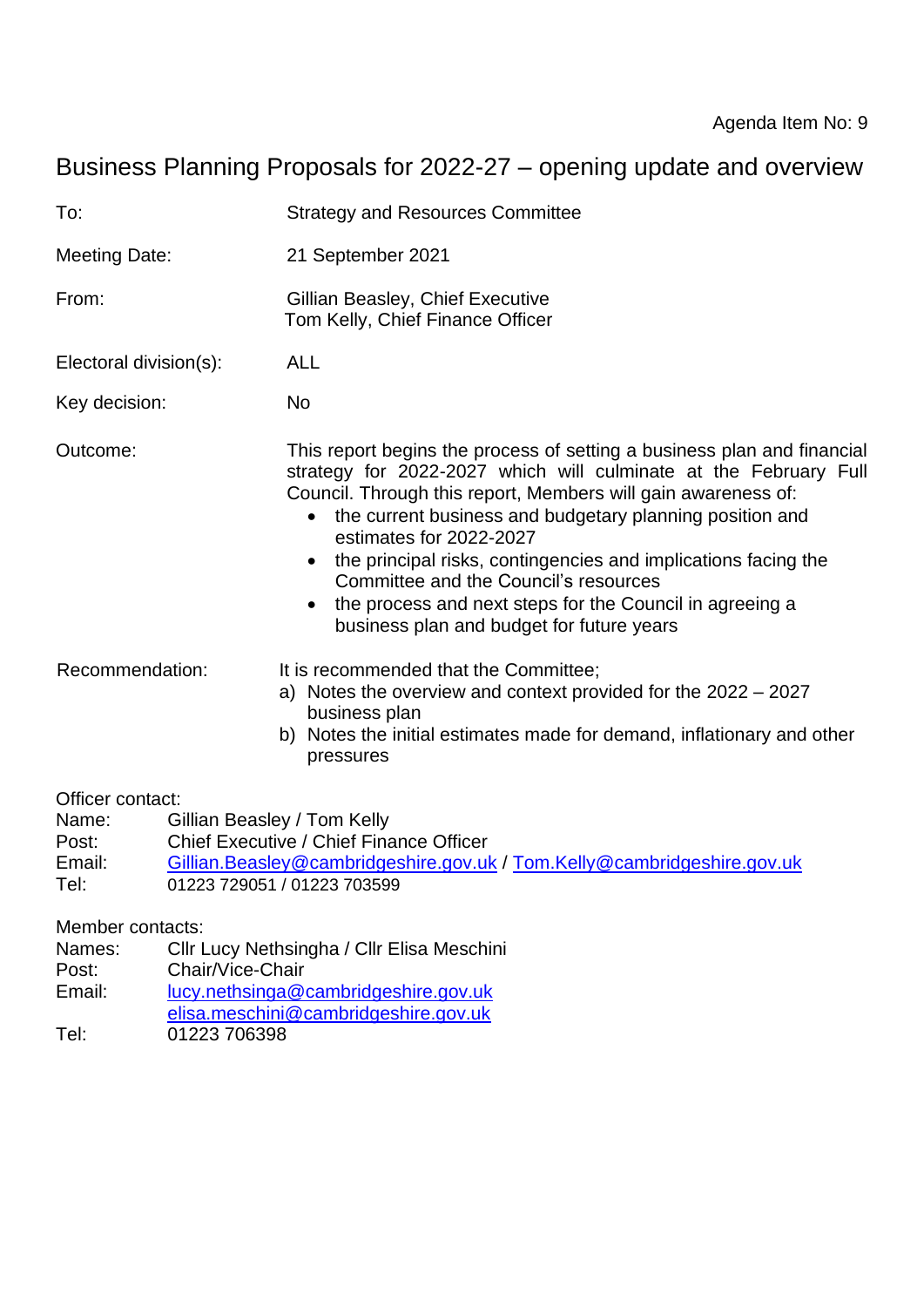#### 1. Overview

- 1.1 The Council's Business Plan sets out how we will spend our resources to achieve our vision and priorities for Cambridgeshire, and the key outcomes we want for the county and its people. The business plan contains a five-year financial plan including estimates of investments, pressures and savings over the whole period. The business plan now under development is for 2022-27. It is a statutory requirement for local authorities to set a balanced budget ahead of each new financial year.
- 1.2 On 9 February 2021, Full Council agreed the Business Plan for 2021-2026. This included a balanced budget for the 2021-22 financial year with the use of some one-off funding but contained significant budget gaps for subsequent years as a result of expenditure exceeding funding estimates. These budget gaps (expressed as negative figures) were:

| 2021-22 | 2022-23             | 2023-24                                  | 2024-25 | 2025-26         |
|---------|---------------------|------------------------------------------|---------|-----------------|
| balance | <sub>ົ</sub> `22.2m | 7 <sub>m</sub><br>$\lambda$<br>1⊿<br>- - | `15.1m  | .0 <sub>m</sub> |

- 1.3 Since the 2021-26 business plan was produced, the Council has had a change of political leadership. Following Council elections in May 2021, a Joint Administration of the Liberal Democrat, Labour, and Independent groups was formed, with a Joint Agreement explaining the policy ambitions of the new administration. The Joint Agreement prioritises COVID-19 recovery for all of Cambridgeshire and puts healthy living and bringing forward targets to tackle the climate emergency, central to its agenda. It also signals a commitment to form strong and positive partnerships as members of the Combined Authority and the Greater Cambridge Partnership in the areas of public health, support for business, climate change, public transport, and building affordable, sustainable homes. This first business plan will begin to put into effect this new set of policies.
- 1.4 The impacts of COVID-19 on the Council have been unprecedented and the pandemic remains a key factor and uncertainty in planning our strategy and resource deployment over the coming years. The Council has taken a central role in coordinating the response of public services to try and manage the complex public health situation, impact on vulnerable people, education of our children and young people and economic consequences. Looking ahead we know that challenges remain as the vaccination programme progresses and winter illnesses re-emerge. We are already seeing the impacts of the pandemic on our vulnerable groups as well as those who have become vulnerable as a result of health or economic impact of the pandemic. Longer term there will be significant increases and changes in the pattern of demand for our services alongside the economic aftereffects. The Council is committed to ensuring that communities across Cambridgeshire emerge from the pandemic with resilience and confidence for the opportunities and challenges that face us.
- 1.5 During 2020-21, the Council received significant additional funding and compensation from government and the NHS in order to effectively respond to the pandemic. Whilst the financial settlement for the response to date has been sufficient, predicting the on-going implications and financial consequences of COVID-19 remains challenging, particularly in terms of the impact on demand for council services. The 2021-26 budget includes estimates for these pressures in 2021-22 and experience of 2021-22 so far suggests these estimates were reasonable as the Council is not forecasting a significant variance against its budget in the current year. These will remain under review as new data is available. Significant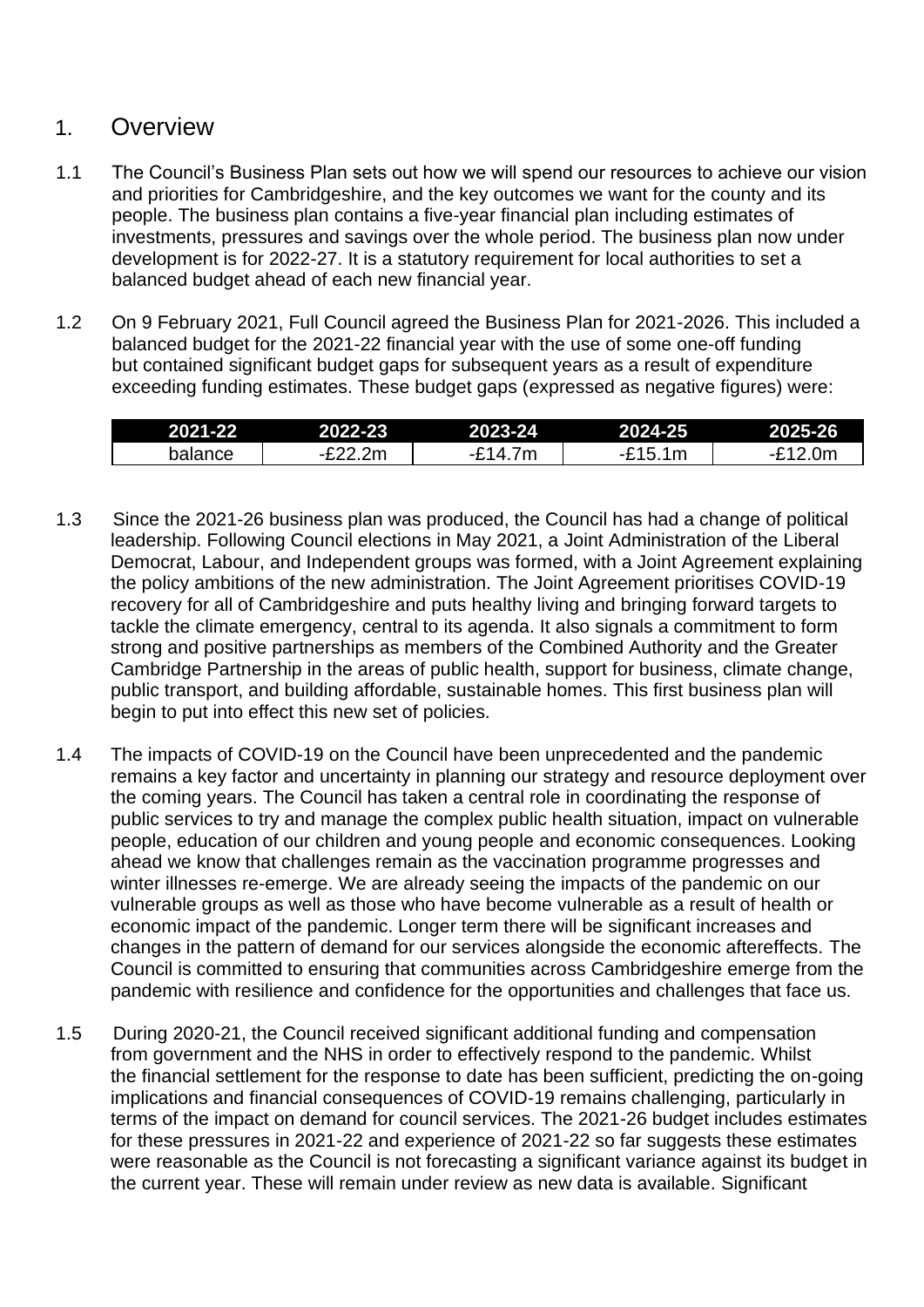pressures are expected in future years beyond 2021-22 and details of how each service's specific demand pressure estimates for 2022-27 have been made are within section 4. It is especially important this year that we keep these estimates under review as circumstances are so changeable over the course of this year.

- 1.6 All service committees will consider their relevant revenue business planning proposals in December, at which point they will be asked to endorse proposals to January Strategy and Resources Committee as part of the consideration for the overall Business Plan. These proposals are currently being developed and will each have a robust implementation plan in place and allow as much mitigation as possible against the impact of current financial challenges. Where proposals reflect joint initiatives between different directorate areas and joined up thinking these will go before multiple Committees to ensure appropriate oversight from all perspectives.
- 1.7 Within the current context, the scope for traditional efficiencies has diminished, therefore the development of the Business Plan is focused on a range of more fundamental changes to the way we work. Some of the key themes driving the current thinking are;
	- Economic recovery Although we know that the UK economy is now rebounding from the impact of the pandemic, and overall Cambridgeshire is well placed to support growth and economic resilience, we also know that there have been severe financial consequences for some sectors and individuals. There have been impacts on employment and household income levels for many across Cambridgeshire. The stress and anxiety caused by worrying about money, or not having enough money to maintain the right housing or buy basic necessities or afford basic utilities, is an important factor that affects demand for many of our services. Economic recovery is therefore at the heart of improving outcomes for people and managing demand for Council services.
	- Prevention and Early Intervention We need to support people to remain as healthy and as independent as possible as well as reduce the health inequalities that have been exposed and exacerbated by the pandemic. This is all the more important in anticipation of latent demand generated by or delayed by the impacts of the pandemic. It is about working with people and communities to help them help themselves or the person they care for or their community e.g. access to advice and information about local support, asset building in communities and access to assistive technology. We saw communities rise to the challenges of the pandemic and support networks appearing to gather around those who needed it. We must continue to build on this and look at how we further support these networks and groups to continue, and where public services are needed, it is about ensuring support is made available early so that people's needs do not escalate.
	- Decentralisation In support of the need to manage demand and enable people to remain living in their own homes in their local communities and delay the need for more specialist services, investment in our Think Communities approach is paramount. Harnessing the capacity within our local district and parish councils, the voluntary, community and faith sectors, volunteers and local place-based health, County Council and blue light services will enable us to build place-based support services wrapped around our vulnerable people and communities; which will reduce or delay the need for more specialist expensive services and build resilient and sustainable communities where people feel proud to live.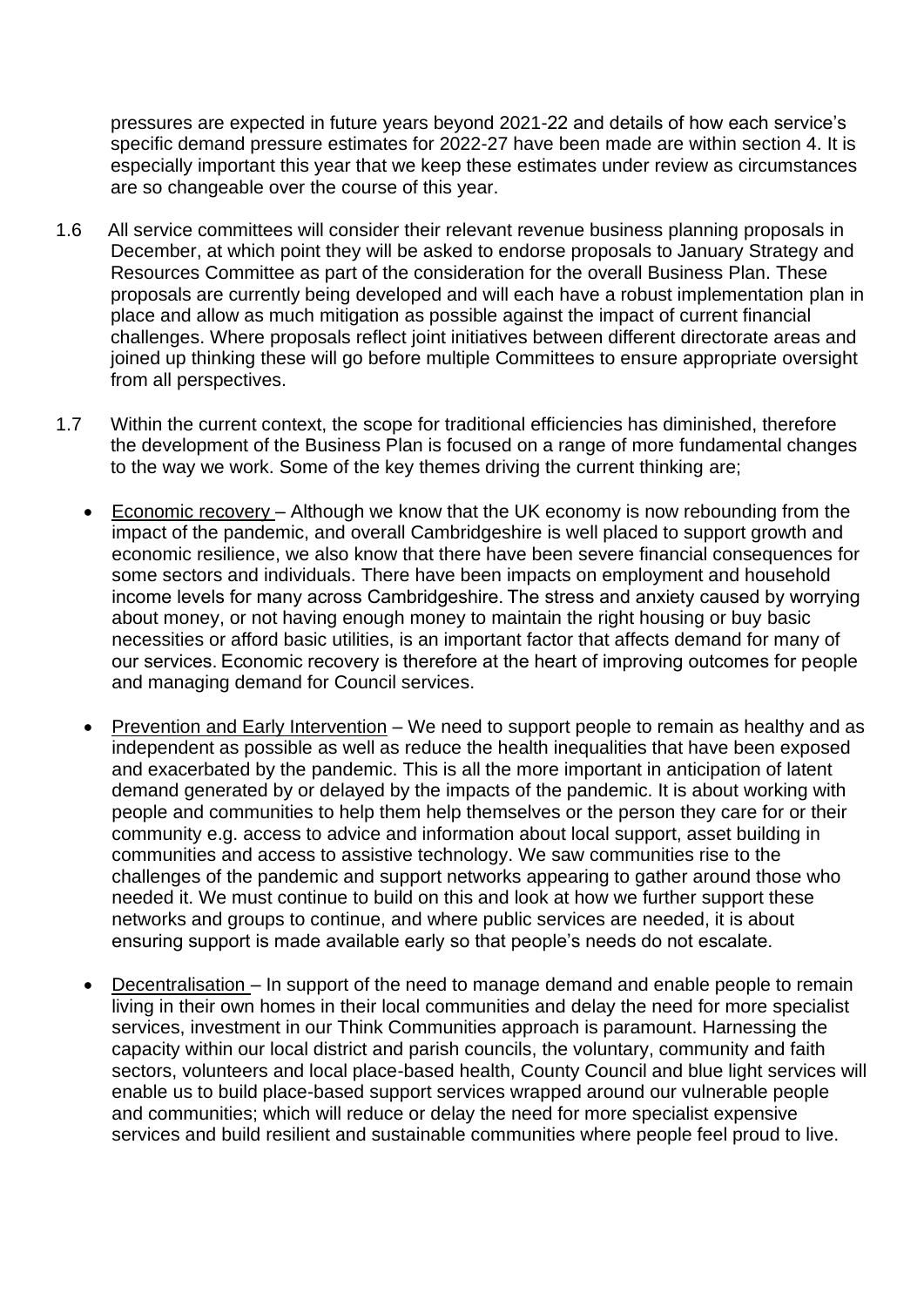- Environment & climate emergency Putting climate change and biodiversity at the heart of the council's work. As a council, we will aim to move forward the net zero target for Cambridgeshire County Council towards 2030, developing clear actions for delivery of our Climate Change and Environment Strategy and enabling service and investment decisions to be made in this context.
- Social Value With a strong focus on outcomes and impact for our communities, we will be working with our public, private, voluntary and community partners to achieve our joint ambitions. We will seek to invest using social value criterion and reflect outcomes, including health, living wage and employment, and local, circular economies within our procurement, spending and organisational activities.
- 1.8 Besides the pandemic, the other major risks and uncertainties in setting budgets for 2022- 27 include the potential for national policy changes, such as reform of social care funding, the need for a multi-year funding settlement from government, the availability and sustainability of supply chains and resources, and changing patterns of demand for our services that has been a longer-term trend. The Council must make its best estimate for the effect of known pressures when setting its budget and retain reserves to mitigate against unquantifiable risks.
- 1.9 Coinciding with the election of the new administration, during July and August the Council participated in a corporate peer challenge, facilitated by the Local Government Association, whereby experienced officer and member peers from elsewhere in the sector considered the Council's current position in order to recommend improvements. The peer challenge had a focus on the Council's financial planning and resilience and has confirmed recommendations that are being addressed through this business planning process:
	- Devise a strategic approach to business planning for Cambridgeshire as a place
	- Ensure budget planning addresses the medium- term budget gap and incorporates contingency planning
	- Ensure that budget plans contain a multi-year strategy for Council tax
	- Review This Land (property company)
	- The capital strategy needs a stronger focus with a more robust prioritisation process for scheme approval, scheme delivery confidence and financing plans
	- Develop the plan to address the annual overspend and cumulative deficit within the high needs block of the dedicated schools grant

# 2. Building the Revenue Budget

- 2.1 As we have a five-year budget, the first four years of the new business plan already have a budget allocation. We revise the estimates for pressures first to confirm the budget needed to deliver the same level of service and add in any new pressures or investment proposals. These budget changes are presented first to service committees, and overall there will be a gap between our budget requirement and the funding available.
- 2.2 We then work to close the budget gap through savings and efficiency initiatives, identification of additional income and revision of pressure estimates, presenting these further changes to committees later in the year. Ultimately, a balanced budget needs to be set by 1 March.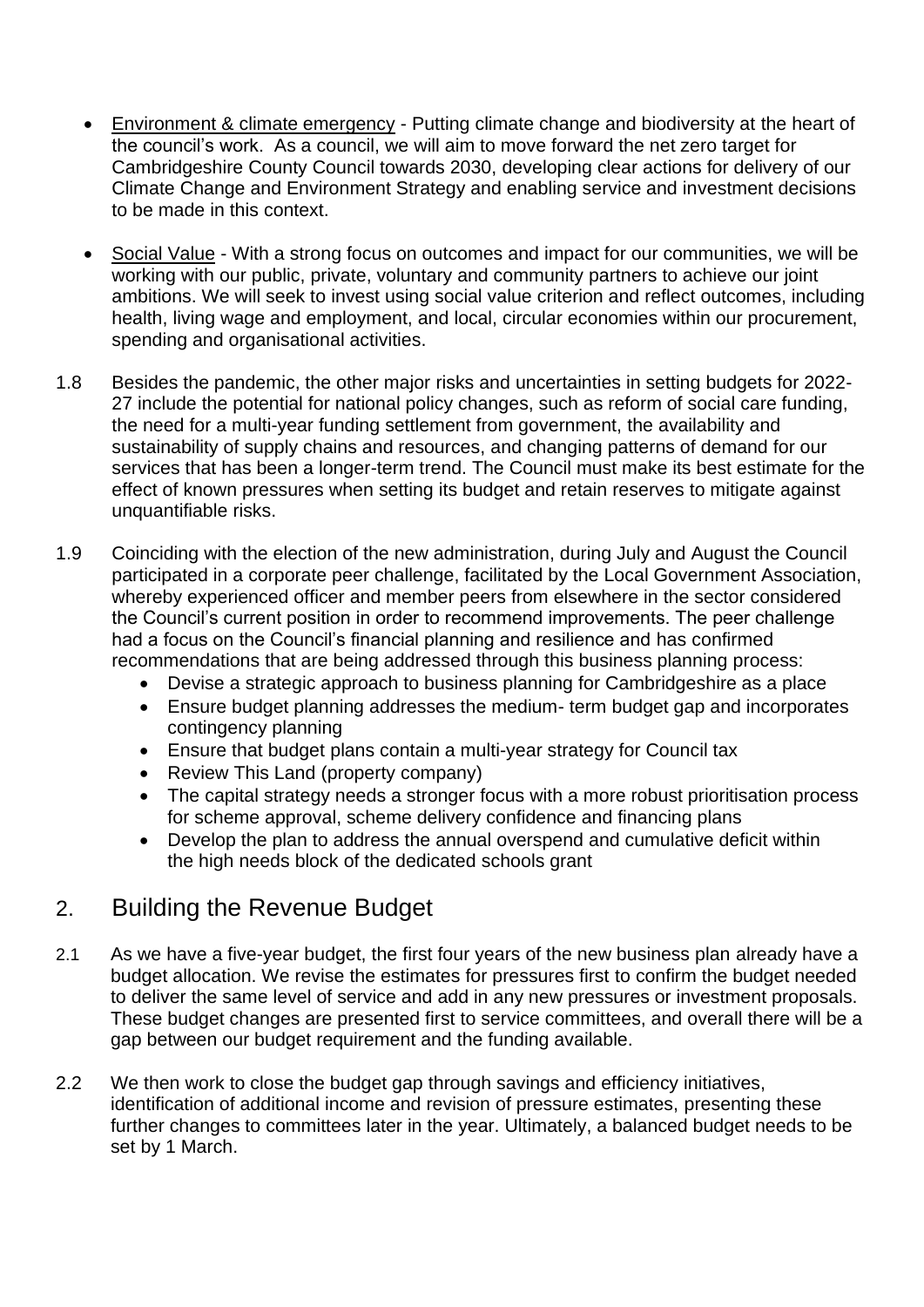- 2.3 The Council needs to draw on a range of approaches in order to arrive at a balanced budget, produce an overall sustainable financial strategy and meet the Joint Administration's policy objectives. This will include considering benchmarking and external information in order to identify opportunities for Cambridgeshire and using a zero-based or outcomes focused outlook where appropriate in order that resources can be aligned to priorities.
- 2.4 The Council remains subject to significant financial constraints and uncertainties heightened by the pressures arising from the pandemic. We cannot rely on an uplift in core funding from government or a continuation of pandemic related support and therefore difficult choices will continue prioritising efficiencies, productivity improvements, investment in prevention and generation of income ahead of reducing service levels or short-term financing solutions.

The following sections detail specific changes to budget estimates made so far.

- 2.5 In June 2021, Strategy & Resources Committee agreed some changes to 2021/22 budgets, including holding £1.7m to offset the budget gap in 2022/23.
- 2.6 Inflation Inflation can be broadly split into pay, which accounts for inflationary costs applied to employee salary budgets, and non-pay, which covers a range of budgets such as energy, transport, insurance and waste, with regard to relevant national inflation indices. This covers all of the material effects of inflation on Council expenditure.

| <b>Service Block</b>         | 2022-23<br>£'000 | 2023-24<br>f'000 | 2024-25<br>£'000 | 2025-26<br>f'000 | 2026-27<br>£'000 |
|------------------------------|------------------|------------------|------------------|------------------|------------------|
| People & Communities (P&C)   | 5,011            | 4,651            | 5,383            | 5,439            | 5,497            |
| Place & Economy (P&E)        | 1,765            | 1,818            | 1,884            | 1,926            | 1,994            |
| Corporate & Managed Services | 922              | 725              | 748              | 780              | 822              |

2.7 Total Net inflation, including staffing and non-staffing, are as follows:

- 2.8 The inflationary pressures in the above table and all figures set out in the subsequent sections of this report are provided on an incremental basis. Positive figures indicate an increase on the budget required in the previous year or a reduction in income. Negative figures indicate a reduction on the budget required in the previous year or an increase in income. The figures show the impacts of each proposal on the budget gaps for the relevant financial years.
- 2.9 Demand It is recognised that service costs are driven by the number of service users, levels of need, as well as cost and method of delivery of the support. Where appropriate this will be outlined in greater detail below. This table summarises the demand funding estimates for 2022-27: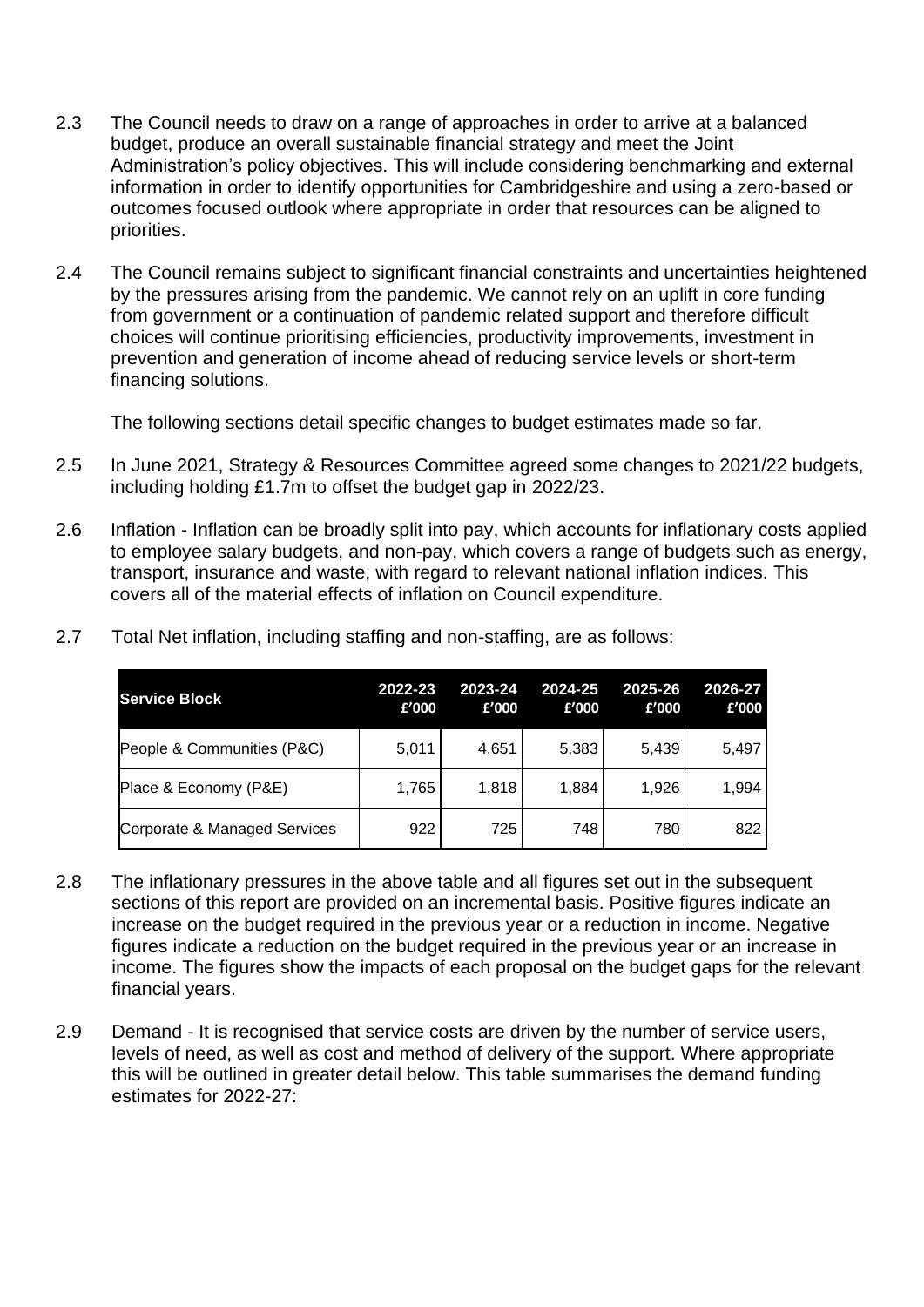| <b>Service</b>                      | 2022-23 | 2023-24 | 2024-25 2025-26 2026-27 |        |        |
|-------------------------------------|---------|---------|-------------------------|--------|--------|
| People & Communities (P&C) - Adults | 10.109  | 11.567  | 11.427                  | 11.137 | 11.137 |
| P&C - Children's                    | 3.144   | 2.781   | 3.138                   | 3.545  | 4,005  |
| P&C - Communities                   | 57      | 61      | 66                      |        | 76     |
| Place & Economy (P&E) - Waste       | 266     | 308     | 272                     | 245    | 238    |

For 2022-23, this is £1.2m more than was in the 2021-26 business plan.

These demand projections include:

- The number of older people receiving council funded services increasing by 5%
- The average cost of a care package for a person with learning disabilities increasing by 2.5% more than inflation due to rising needs, and that 41 new service-users will receive care as they transition from children's services
- The number of children requiring council-funded transport to special schools will increase by 7.8% in line with the unprecedented rise in the number of Education Health and Care Plans
- The cost of children in care placements which, although numbers remain reasonably static, continues to increase due to the increased complexity of need and a shortage of available places as care numbers rise nationally
- The county's rising population will result in a 2% increase in waste sent to landfill
- 2.10 Other Pressures The Council is facing several cost pressures that cannot be absorbed within the base funding of services. Some of the pressures relate to costs that are associated with responses to the pandemic, the introduction of new legislation and others as a direct result of changes to contractual commitments. New pressures are set out below, and those relevant to each committee are detailed in section 4 below.
- 2.11 Some changes to funding estimates have been made where appropriate given the latest information available.
- 2.12 Overall, these revisions to budget estimates have resulted in a current budget gap for 2022- 23 of £23.4m, a £2.9m increase in the gap since the 2021-26 business plan. The changes that have been applied to reach that revised gap are:

| £000                                                            | 2022-23  | 2023-24 |
|-----------------------------------------------------------------|----------|---------|
| Gap per February 2021 Full Council                              | 22,175   | 14,700  |
| Pressures funded at Strategy & Resources Committee in July      | 956      |         |
| Downward budget adjustments at S&R in July                      | $-2,651$ |         |
| Revised gap after S&R rebaselining                              | 20,480   | 14,700  |
| <b>Demand and Inflation</b>                                     |          |         |
| Adults demand refresh                                           | 1,581    | 3,108   |
| CYP demand refresh                                              | 222      | -877    |
| <b>CSMI</b> demand refresh                                      | -3       | -3      |
| Waste disposal COVID demand funding not required                | -638     |         |
| Inflation refresh                                               | $-852$   |         |
| Adults care uplifts strategy refresh                            | 182      | 1,445   |
| <b>Pressures</b>                                                |          |         |
| Occupational Therapy – Children's (delivered with NHS partners) | 490      |         |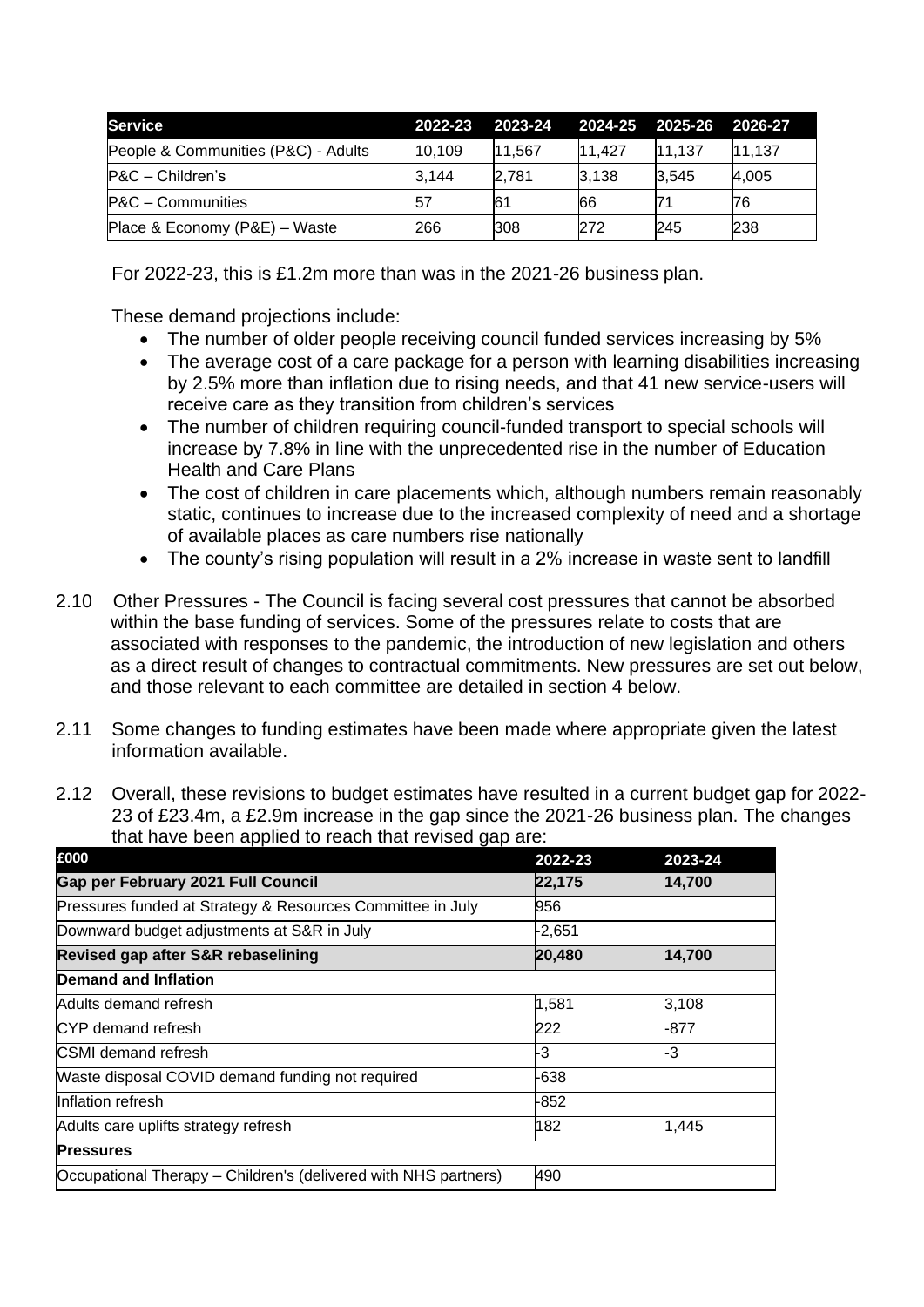| Change                                                         | 2,931    | 1,423    |
|----------------------------------------------------------------|----------|----------|
| Revised gap after updates at September Committee               | 23,411   | 16,123   |
| P&E Income – faster return to pre-COVID levels                 | -866     |          |
| Uplift in Better Care Fund to meet Adults pressures            | -750     |          |
| Capital receipts flexibility to continue until 2024-25         | $-1,982$ |          |
| <b>Funding</b>                                                 |          |          |
| Children's Disability                                          | 400      |          |
| Additional capacity in Learning Disability Young Adults Team   | 150      |          |
| Expansion of Emergency Response Service (Adults)               | 185      |          |
| Waste and odour permit conditions                              | 2,684    | $-1,600$ |
| SEND teams capacity requirement (current demand)               | 565      |          |
| Guided Busway defects (pending litigation)                     | 1,300    | -650     |
| Information Management- Children's Social Work Police Requests | 54       |          |
| Property Team - Resourcing                                     | 209      |          |

Scrutiny and review of all of the above items will be repeated prior to submission to the December committee cycle in order to ensure estimates remain current and necessary.

2.13 It is important to bear in mind that the 2021-26 business plan included some savings for future years. These are already budgeted in and therefore form part of the budget gap calculation. The feasibility of these savings is being reviewed, and any changes will affect the budget gap. The level of savings already in the business plan are:

| Ref.      | <b>Saving</b>                                                      |          |        | 2022-23 2023-24 2024-25 2025-26 |      |
|-----------|--------------------------------------------------------------------|----------|--------|---------------------------------|------|
| A/R.6.176 | Adults Positive Challenge Programme                                | -100     | $-100$ |                                 |      |
| A/R.6.177 | Cambridgeshire Lifeline Project                                    | -10      | -122   | -50                             |      |
| A/R.6.179 | Mental Health Commissioning                                        | -24      |        |                                 |      |
| A/R.6.180 | Review of commissioning approaches for accommodation<br>based care | -350     | -375   |                                 |      |
| A/R.6.185 | Additional block beds - inflation saving                           | -583     | -456   | -470                            | -484 |
| A/R.6.188 | Micro-enterprises Support                                          | -133     |        |                                 |      |
| A/R.6.189 | Learning Disability Partnership Pooled Budget Rebaselining         | $-2,574$ |        |                                 |      |
| A/R.6.267 | Children's Disability: Reduce overprescribing                      | -100     | -100   |                                 |      |

# 3. Budget Setting Considerations

- 3.1 To balance the budget in light of these pressures set out in the previous section and uncertain Government funding, savings, additional income or other sources amounting to **at least** £23.4m are required for 2022-23, and a total of around £75m across the full five years of the Business Plan.
- 3.2 The actions currently being undertaken to close the gap include:
	- Reviewing all existing business plan proposals, and in particular pressures and investments to ensure these are accurate, up-to-date and appropriately mitigated.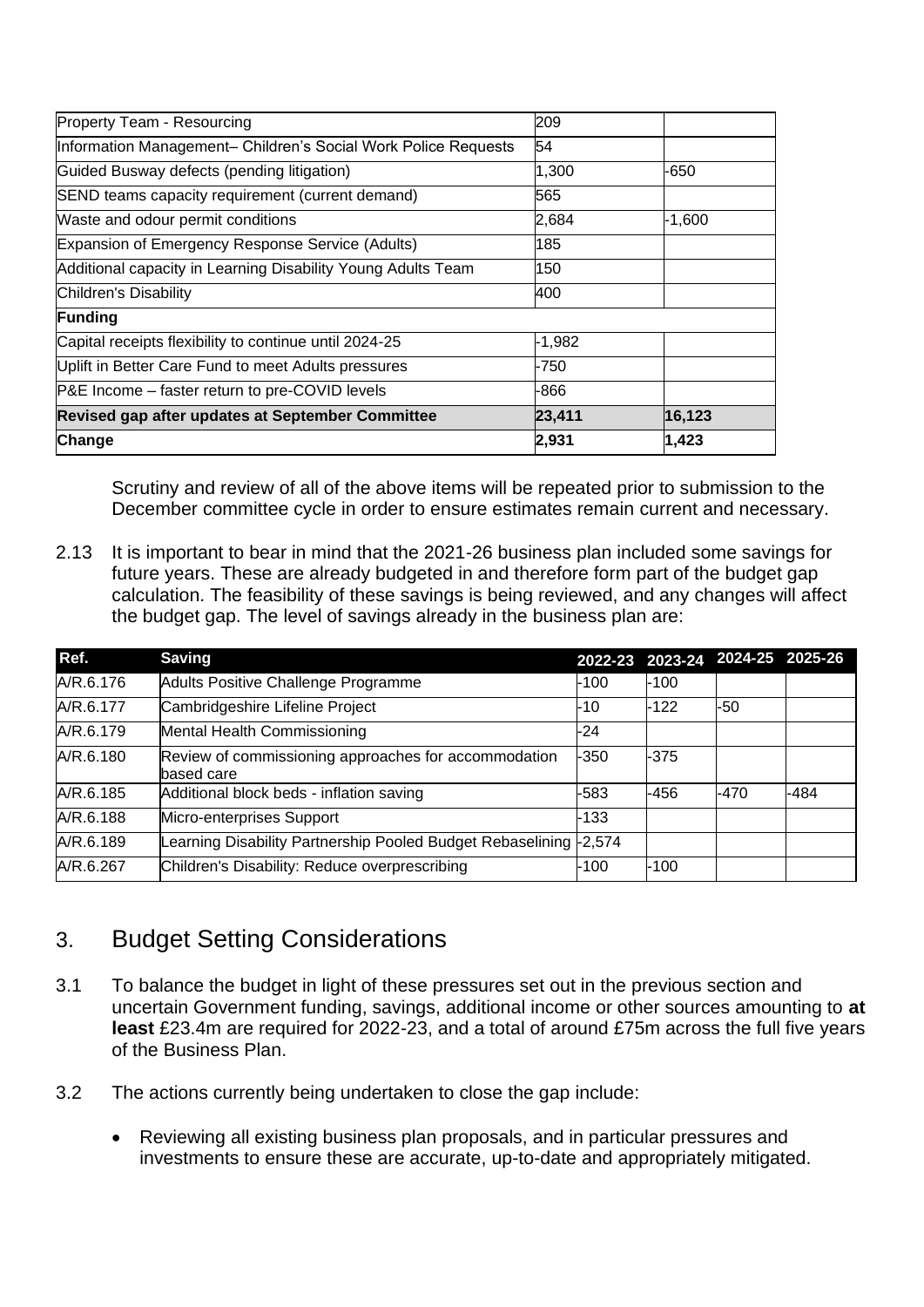- Reviewing all income generation opportunities and deployment of grant funding
- Identifying any areas across the organisation we could potentially look to find additional efficiencies or productivity whilst ensuring outcomes are maintained.
- Costing areas which we wish to invest in- for example areas identified as part of the Joint Agreement action plan, prioritising those that will improve outcomes and prevent escalating demands or costs facing Council budgets.

Chairs and Vice-Chairs are leading engagement with Services to identify initiatives to be recognised in the business plan and receiving detailed budget briefing. This will enable identification of areas of the budget subject to the most risk and sensitivity and where there is opportunity for collaboration and new approaches to lead to improved or more cost-effective outcomes.

- 3.3 Additionally, the Council has worked closely with local MPs in campaigning for a fairer funding deal for Cambridgeshire and this will be renewed following a motion passed at the July meeting of Full Council. We argued that given how much the Cambridgeshire economy was supporting the Treasury that a new approach to business rates that enabled councils to retain a greater element of the local tax take would help to underwrite the costs of supporting that growth. The implementation of both the multi-year CSR and the localization of business rates have been deferred on several occasions. With the pandemic and the uncertainty over the national position we cannot expect this position to change in the short term. However, it is important to recognise that the Government have used one off interventions of additional finance in Adult Social Care and Highways to negate some of the growing pressure on Councils.
- 3.4 There are also a small number of financing options that may be available to the Council to contribute towards closing the gap for 2022-2023:
	- o Additional central Government funding *may* be forthcoming in response to the pandemic and previously announced funding (such as Roads Fund and support for Social Care) rolled forwards. The peer challenge has rightly cautioned the Council about assuming any such funding will be realised.
	- o Funds could be re-allocated on a one-off basis from reserves. Whilst this would contribute to reducing the pressure for the 2022-2023 financial year, the pressure would be delayed until the next financial year as the option to use this funding could not be used again. The Chief Finance Officer's professional view is that the General Fund balance should not be reduced from its current level in view of the risks the Council is currently facing. Members are also reminded that the Council is carrying a deficit of £26m in the high needs block of DSG, as it stands the ringfence for this item will lapse in 2023, meaning that the Council may need to fund this locally from its own reserve. This primarily leaves the amounts currently earmarked as:
		- Transformation Fund (currently £24m unallocated)
		- **Pandemic-related carry forward (currently £21m)**
		- Additionally, there are smaller service specific levels of reserve held in Public Health and Adult Social Care.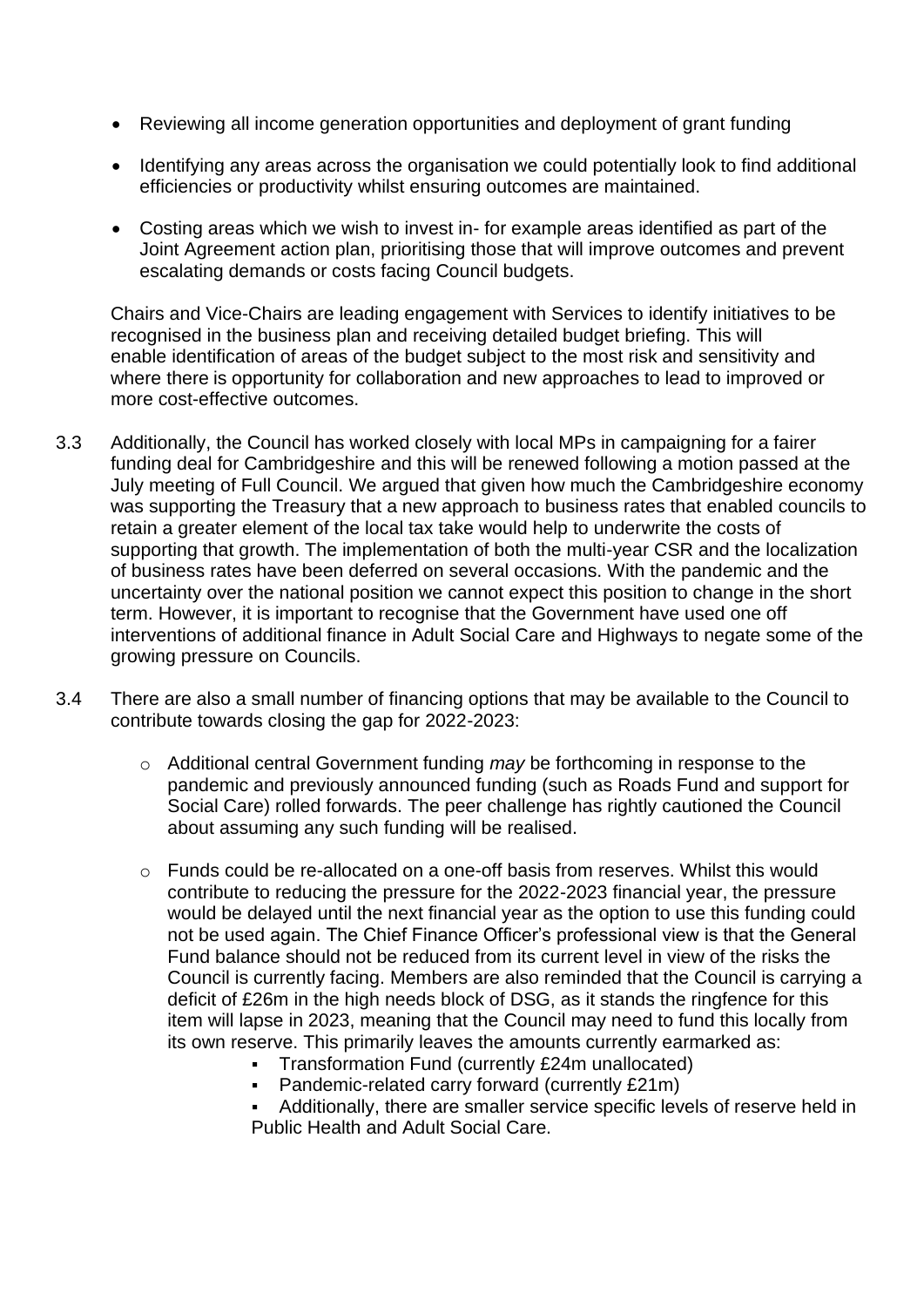Any use of the reserves listed above is only a temporary solution which would reduce the Council's ability to respond to any future national or local challenges and compound the savings ask in future years. We know that there will be long-range impacts of the pandemic where deployment of grant funds received to date could be carefully planned. The Joint Administration will want to consider its approach to reserves as part of a refreshed budget strategy.

- $\circ$  There is an option to increase the planned levels of council tax (see paragraph 3.6)
- 3.5 There are a number of additional risks and assumptions with potential impacts on the numbers above. These will be monitored closely and updated as the Business Plan is developed to ensure that any financial impacts are accurately reflected in Council budgets:
	- The National Joint Council pay scales have not been confirmed for 2022-23 onwards and it is possible that the agreed uplifts will be greater than those modelled.
	- Movement in future year pressures. We are putting monitoring measures in place so we can put in place mitigations before trigger points are met. This is particularly relevant to demand led budgets such as children in care or adult social care provision.
	- IT pressures work is underway to quantify a potential impact on the IT & Digital Service, predominantly related to hardware and software costs and the costs of data facilitating remote working.
- 3.6 The level of savings required is based on a 2% increase in the Adult Social Care precept and a 0% increase in Council Tax. This potential to increase ASC precept has been carried forward from 2021-22. It is likely, therefore, that the Council will be presented with the option to increase general Council Tax by not less than a *further* 1.99% in 2022-23, on top of the 2% ASC precept carried forward. The value of a 1.99% increase in the Council Tax equates to additional revenue of £6.1m. With general inflation higher than in recent years, it is possible that the government may permit a higher general council tax increase or announce an Adult Social Care precept potential for a further year. In those scenarios the Council tax potential would increase further.

# 4. Overview of Strategy and Resources Committee's draft revenue programme

4.1 Strategy & Resources Committee has a general responsibility to lead the development of the Council's draft business plan and acts as the service committee for the Council's corporate services.

As funding for demand growth is the largest area of budget increase year-on year (and rising), a high-level overview of those services that have these pressures is provided. The Council continues to pursue an ambitious programme of transformative investment in order to achieve its ambitions, the level of funding required for future investment is currently being determined and details of specific proposals will be considered by the relevant service committee in December.

4.1.1 Section 2.9 above provides a summary of the budget growth required for increasing demand for services. This shows £13.5m of demand funding required in 2022/23, which is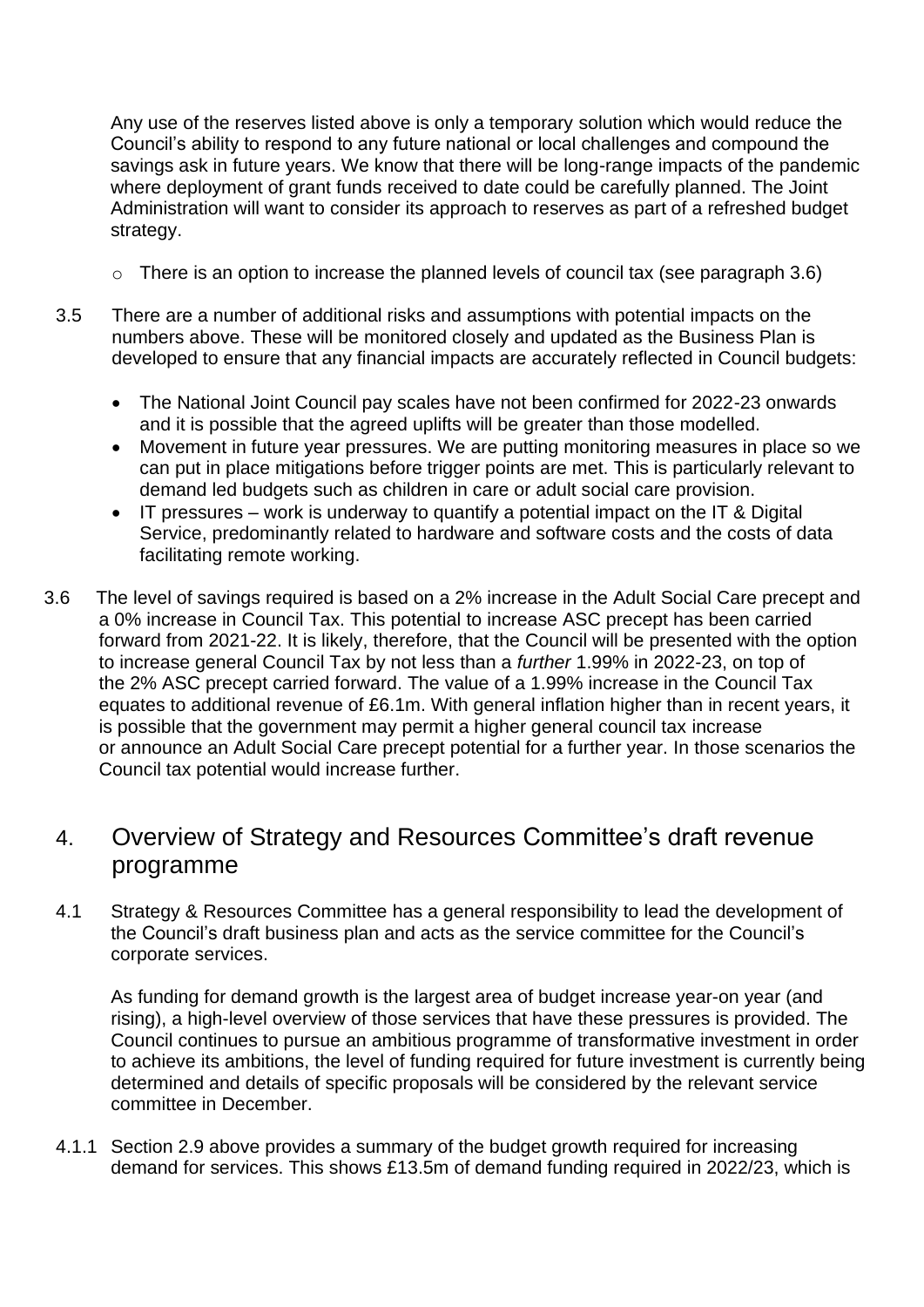an increase of £1.2m compared to our previous business plan. The largest area of demand growth by far is the older people's service, while the areas of greatest change compared to the previous plan are learning disabilities, mental health, and children in care.

- 4.1.2 Adults & Health:
	- Older People £5.462m allocation, a reduction of £64k. Much of the cost is driven by growth in service-user numbers by age-band (higher than the general increase in population). The total number of service-users is expected to rise by 174 (5.3%). Adjustments have also been made for:
		- o An increase in the average number of hours of domiciliary care provided to a service user. Over the past five years the average increase in domiciliary packages has been 7%, which is indicative of the investment in preventative work streams delaying referral to long term care and the increasingly complex needs that this results in which can be managed in people's own homes.
		- o A change in the mix between Care Home bed types, both from Non-Dementia beds to Dementia and Residential to Nursing. Over the last four years Residential care has been reducing by an average of 2.52%, Residential Dementia increasing by 0.96%, Nursing care reducing by 1.07% and Nursing Dementia increasing by 2.63%.
	- Learning Disabilities £2.768m allocation, an increase of £796k. The assumption for numbers of children transitioning into Adult Services is based on data from the children's team on young people who will turn 18 in 2022-23. It has been assumed that these 41 new service users will have the same mix of packages as service users transitioning over the past four years. The projections around demand increases for existing service users have also been refreshed based on the past four years of data for average package costs at the start and end of the year. This suggests that the commitment for existing service users will increase by ~2.5% above inflation over the course of a year.
	- Mental Health £812k, an increase of £282k. Much of this rising demand is due to increasing numbers of older service users, and rising complexity of care for both older and working age people. The increase since last year is mainly due to rising hours of domiciliary care provided, which has sharply deviated from its historical trend over the last year and suggests much increased need.
	- Other adults demand allocations £1.067m, an increase of £567k. Demand increases mainly for working age adults with disabilities, for similar reasons to those outlined above. The change of £567k is predominantly due to a previous assumption that some of the COVID-19 related increase in need in 21/22 would be transitory being removed. It is now expected that broadly the increase in demand seen in 2021/22 will not come down.
- 4.1.3 Children & Young People:
	- Children in Care £1.2m, an increase of £250k. Our overall number of Children in Care has not been significantly increasing; however, we are seeing a change in placement mix within the cohort which is leading to a higher number of young people being placed in higher cost placements, specifically residential homes, and we are also seeing placement need changing with an increasing number of non-standard placements being made.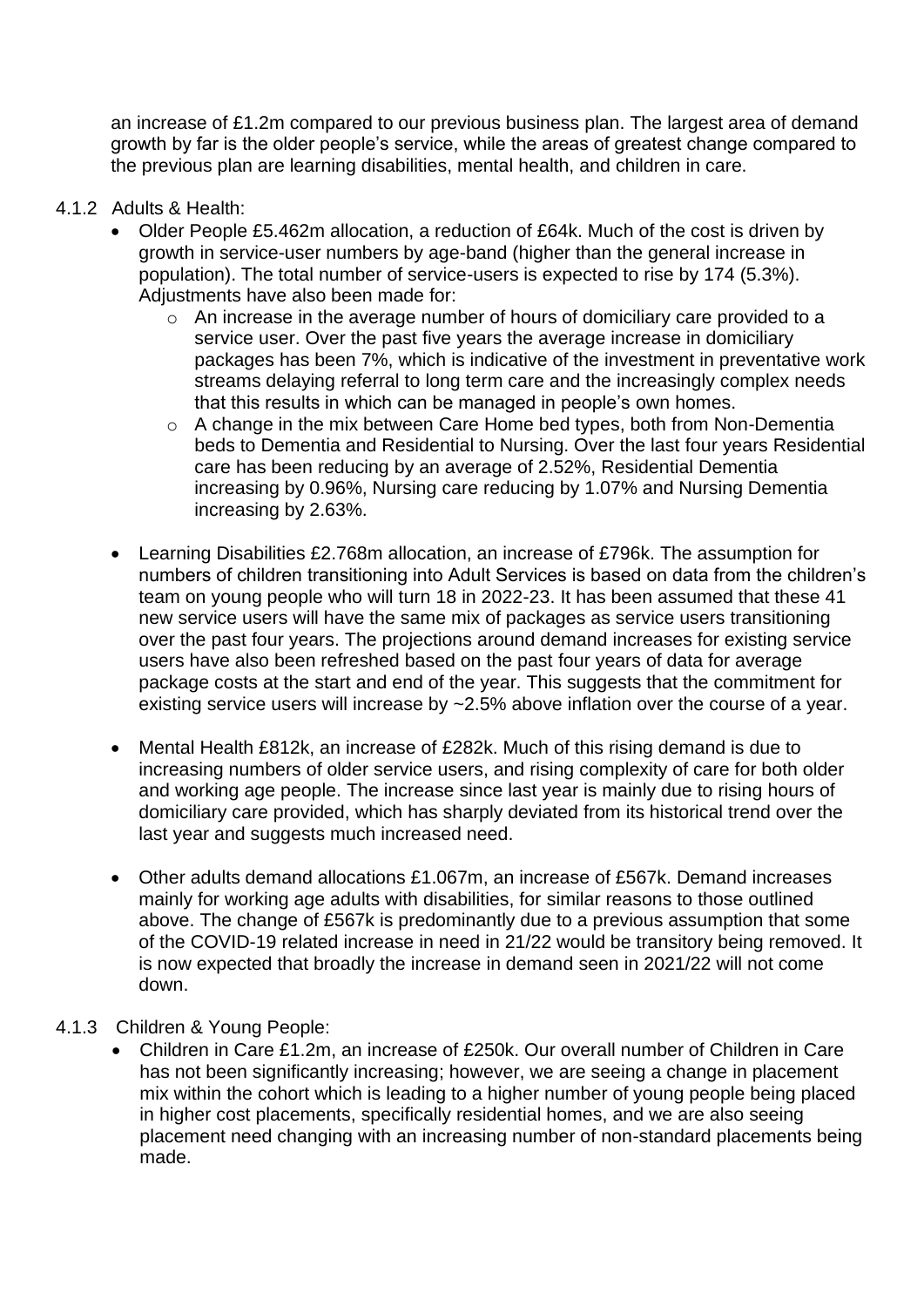- Home to School Transport £1.7m, an increase of £39k. Over 95% of the demand allocation now relates to transport for children with an Education Health and Care Plan. That cohort is growing and has increasingly complex needs. There has been a 7.7% increase in children and a 6.23% increase in complexity over recent years, and that is projected forward. Complexity is estimated based on the rising average cost per pupil in February 2020 to May 2021, minus inflation. The scale and increase of the demand growth mirrors the pressures on the High Needs Block of the Dedicated Schools Grant.
- Other CYP demand allocations £239k, a decrease of £67k. This mostly relates to growth on cost of special guardianship orders and in the Children's Disabilities Service, both due to increasing complexity rather than rising numbers.
- 4.1.4 Communities, Social Mobility & Inclusion £57k of demand relating to the coroner service, which is seeing a 5.2% year-on-year increase in costs.
- 4.1.5 Energy & Green Investment demand funding for the waste service £266k, a decrease of £638k. The underlying demand projections remain unchanged, but temporary COVID-19 related demand costs that were originally expected to be there in 2022/23 are no longer projected.
- 4.2 Several changes are proposed to Strategy & Resources budgets in 2022/23, some of which formed part of the previous business plan while others are newly proposed.

|                                                                           | 2022-23  |
|---------------------------------------------------------------------------|----------|
| <b>2 INFLATION</b>                                                        |          |
| Inflation                                                                 | 661      |
| <b>4 PRESSURES</b>                                                        |          |
| Repatriation of LGSS services (previously planned reduction in pressure)  | $-500$   |
| IT - Continued Remote Working (previously planned - pending review)       | $-378$   |
| Pandemic risks provision (previously planned reduction in pressure)       | $-1,200$ |
| East Barnwell Community Centre (previously planned additional cost)       | 100      |
| Property Team – Resourcing increase (new)                                 | 209      |
| Information Management- Children's Social Work Police Requests (new)      | 54       |
| <b>5 INVESTMENTS</b>                                                      |          |
| Demand risk in social care (previously planned, risk budget not utilised) | $-1,300$ |
| <b>6 SAVINGS</b>                                                          |          |
| Reduction in staff mileage (previously planned, pending review)           | 378      |
| Contract Efficiencies (previously planned reinstatement post pandemic)    | -249     |
| <b>8 FUNDING</b>                                                          |          |
| Capital receipts flexibility to continue until 2024-25 (new)              | $-1,982$ |
| Change                                                                    | -4.207   |

4.2.1 The two new pressures above reflect resourcing needs identified by the Council's senior management team. For property services, this follows a CIPFA Asset Management review, identifying low levels of staffing relative to comparable authorities, and gains to be made from a corporate landlord and asset management approach. In accordance with the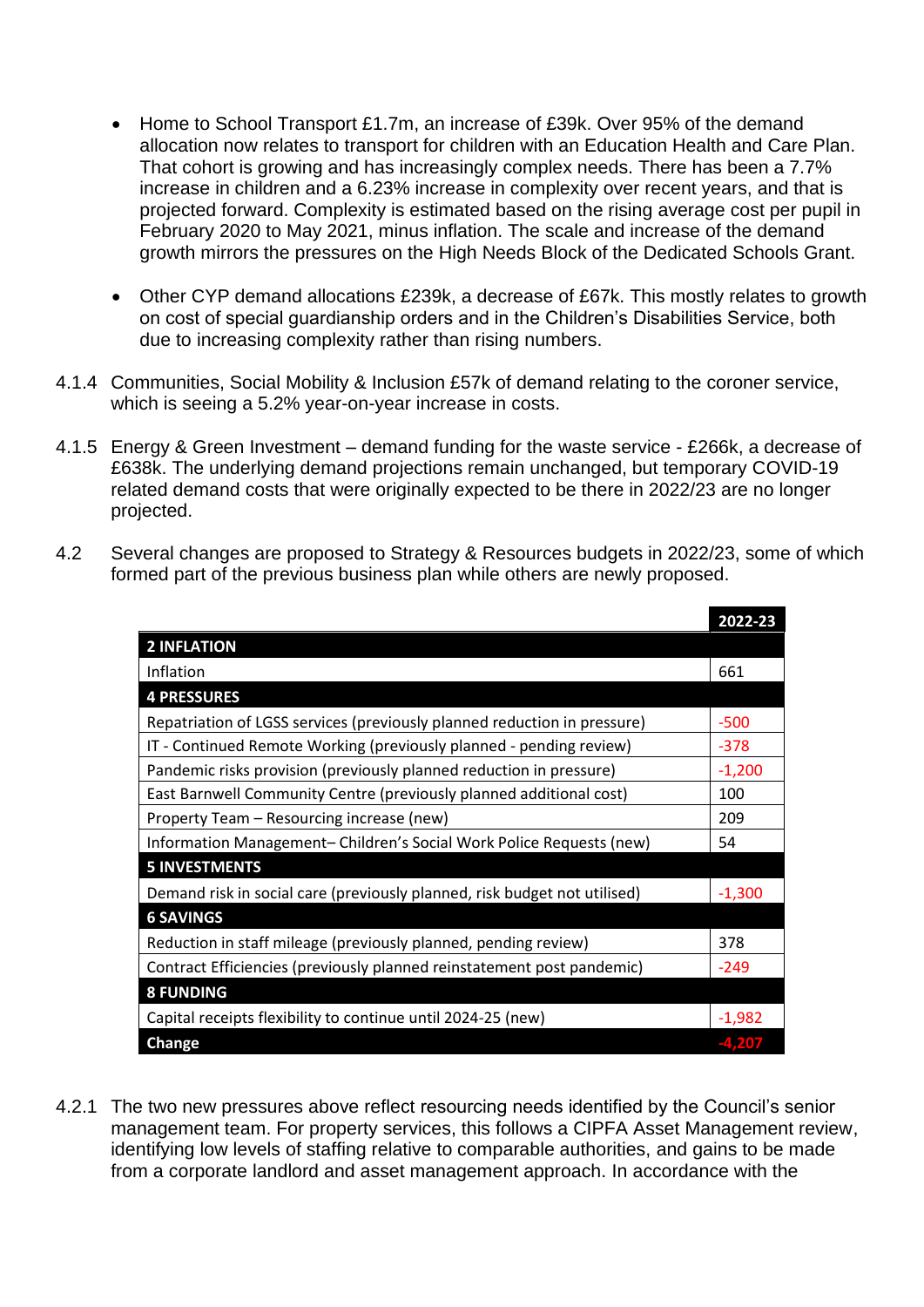property services improvement plan, the additional resource will be prioritised towards increasing asset value, improving property records and data and supporting the climate change strategy from a property perspective. The information management pressure relates to a statutory requirement to respond to children's social work police requests under the Youth Justice Criminal Evidence Act 1999.

- 4.3 There are likely to be further budget changes proposed, particularly within IT where pressures are emerging:
- 4.3.1 Over the last few years, the council's reliance on IT has become fundamental to its ability to deliver its services and this has been demonstrated most clearly through the pandemic. These key IT systems, services and hardware are supported by both revenue and capital budgets within the Council and as the demand and reliance on IT has grown and changed, so has the profile of the pressure on those budgets.
- 4.3.2 These changes broadly sit in these categories:
	- (1) Increasing demand for hardware (laptops & mobiles) to support service delivery across all areas of the Council.
	- (2) A continuing shift from one off capital expenditure to ongoing revenue commitment for cloud-based services.
	- (3) Changes in how front-line services work which require new or amended systems for example additional modules in the Children's Social Care system to facilitate access to, and transfer of, information between partners to help improve our responsiveness in our support for children and young people.
- 4.3.3 All the IT revenue and capital budgets have been reviewed against these known areas of change and anticipated demand and the result is an expected increase in spend. This will add pressures to existing revenue budgets. In response to this, and where it is appropriate and cost effective, we will ensure the prudent use of capital budgets and use specific reserves for any one-off costs to mitigate these pressures on revenue budgets. Further analysis is underway to refine the needs and costs to ensure that all areas have been reviewed robustly and the results will be included in future budget updates for the Strategy & Resources committee.
- 4.4 As well as revenue changes, amendments to capital schemes will impact on the revenue cost of financing the Council's loans. Revised debt charges estimates are being calculated but key changes to capital schemes include around £30m of additional capital expenditure across the whole business plan period, mainly to do with changes to existing school schemes, new school builds and waste treatment facilities. A full update on capital plans will be brought to service committees with the next set of business planning papers.
- 4.5 The action plan, agreed by the Strategy and Resources Committee on 6 July 2021 contains activities which fall within the Committees remit which could impact on the revenue budget. These include:
	- LGA Peer Challenge Finance Module (commenced June 2021), considers financial standing, robustness of plans & reserves and makes recommendations
	- Position of This Land to be considered and an action plan produced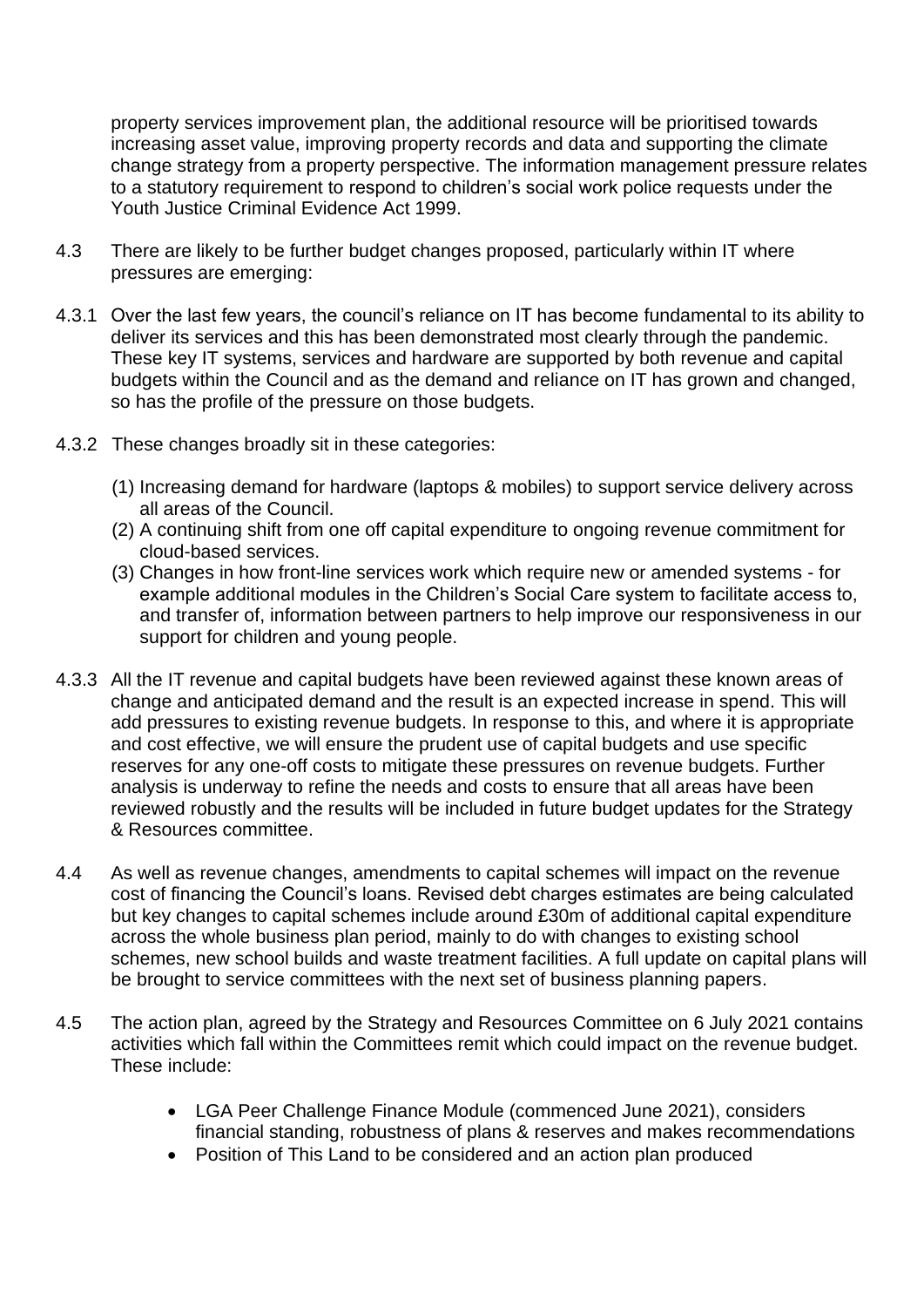- Real Living Wage (RLW) short term steps: in-year uplift for those directly employed below RLW, then detailed consideration of longer-term implications of full RLW Foundation accreditation by relevant Committee.
- Procurement plan how the Council's approach can ensure greater weight given to local suppliers, direct delivery, and social value
- Lobbying for fairer funding for Cambridgeshire and national policy reform progress
- Review Commercial Strategy and priorities
- 4.5.1 A review of the Commercial Strategy has taken place. This draft strategy focuses our commercial vision and delivery to align further with our service focused outcomes and rely on a strong, business-like approach in all that we do. The strategy will be focused on three main themes: Assets; Placemaking and Communities; and External Environment. Embedding the practice and approach of this strategy should see impact reflected across all activities, bringing a robust and effective delivery as standard.
- 4.5.2 The Committee's net budget includes a net revenue contribution of £6m per annum in interest receivable from This Land. A review of This Land has been commissioned and is referred to in other papers to this committee. In view of the significant financial expectation, the outcomes of the review will need to be carefully considered.
- 4.6 This Committee also has responsibilities, across the Council, with respect to local taxation, workforce and assets. In common with other employers the Council faces employment challenges heightened by the pandemic and economic developments. The risks from this are being monitored regularly by the senior management team and will be considered alongside future expectations around staff pay inflation, turnover levels and agency staff usage. For assets, next year we expect to see an ongoing level of investment in proactive capital maintenance in the operational estate, further return of income levels to expectations (post-pandemic), and some favourable increase in income received from the Farms estate following rent reviews.

#### 5. Next Steps

| 5.1 | The high-level timeline for business planning is shown in the table below. |  |  |
|-----|----------------------------------------------------------------------------|--|--|
|-----|----------------------------------------------------------------------------|--|--|

| September              | Service Committees provided with overview of current position                                                    |
|------------------------|------------------------------------------------------------------------------------------------------------------|
| October /<br>November  | Progress update provided to Committees                                                                           |
| November /<br>December | Business cases go to committees for consideration                                                                |
| January                | Strategy and Resources Committee will review the whole draft<br>Business Plan for recommendation to Full Council |
| February               | Full Council will consider the draft Business Plan                                                               |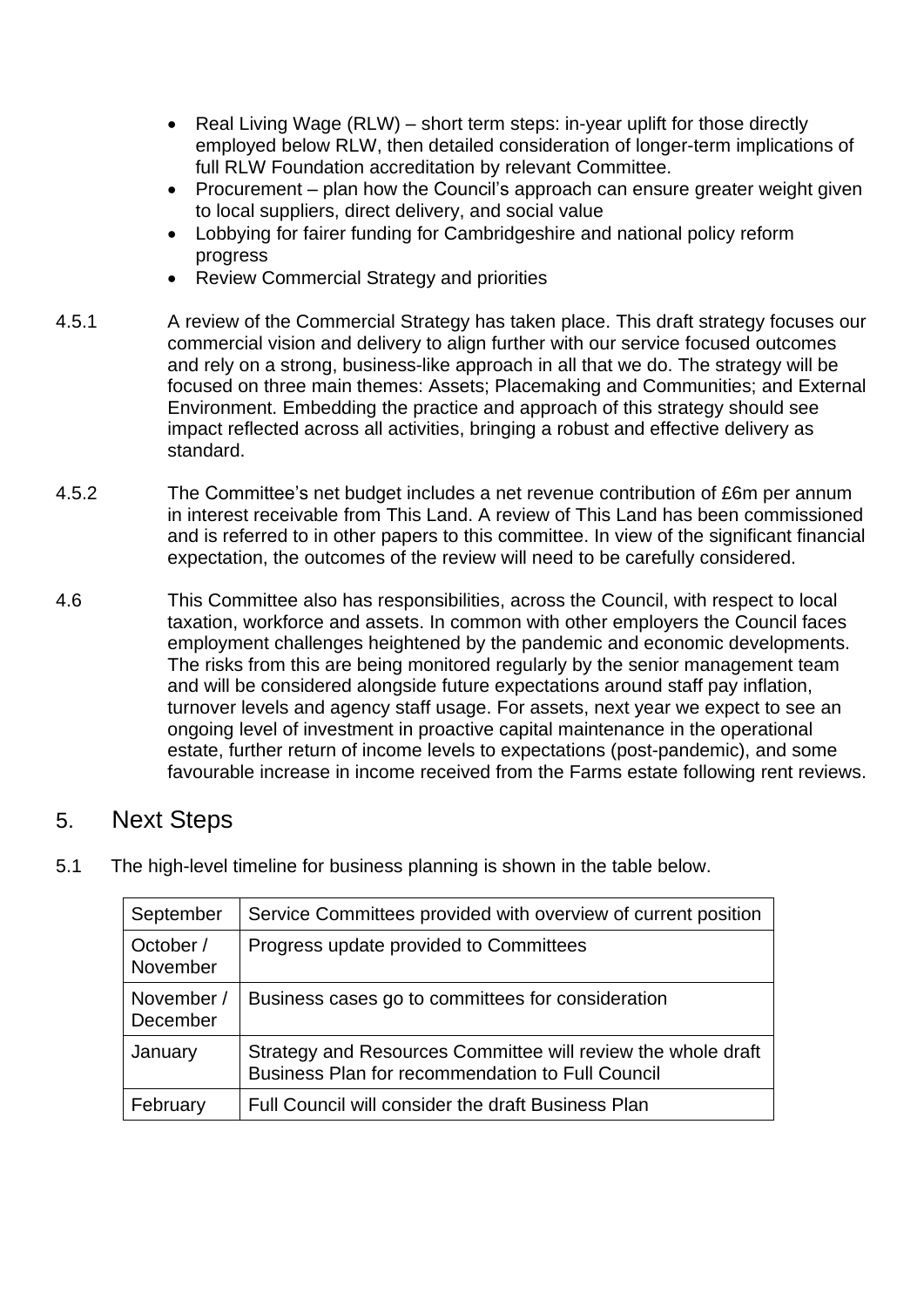#### 6. Alignment with corporate priorities

The purpose of the Business Plan is to consider and deliver the Council's vision and priorities and section 1 of this paper sets out how we aim to provide good public services and achieve better outcomes for communities, whilst also responding to the changing challenges of the pandemic. As the proposals are developed, they will consider the corporate priorities:

- 6.1 Communities at the heart of everything we do
- 6.2 A good quality of life for everyone
- 6.3 Helping our children learn, develop and live life to the full
- 6.4 Cambridgeshire: a well-connected, safe, clean, green environment
- 6.5 Protecting and caring for those who need us
- 7. Significant Implications
- 7.1 Resource Implications

The proposals set out the response to the financial context described in section 4 and the need to change our service offer and model to maintain a sustainable budget. The full detail of the financial proposals and impact on budget will be described in the financial tables of the business plan. The proposals will seek to ensure that we make the most effective use of available resources and are delivering the best possible services given the reduced funding.

- 7.2 Procurement/Contractual/Council Contract Procedure Rules Implications There are no significant implications for the proposals set out in this report.
- 7.3 Statutory, Legal and Risk Implications The proposals set out in this report respond to the statutory duty on the Local Authority to deliver a balanced budget. Cambridgeshire County Council will continue to meet the range of statutory duties for supporting our citizens.
- 7.4 Equality and Diversity Implications As the proposals are developed ready for December service committees, they will include, where required, Equality Impact Assessments that will describe the impact of each proposal, in particular any disproportionate impact on vulnerable, minority and protected groups.
- 7.5 Engagement and Communications Implications Our Business Planning proposals are informed by the CCC public consultation and will be discussed with a wide range of partners throughout the process. The feedback from consultation will continue to inform the refinement of proposals. Where this leads to significant amendments to the recommendations a report would be provided to Strategy and Resources Committee.
- 7.6 Localism and Local Member Involvement As the proposals develop, we will have detailed conversations with Members about the impact of the proposals on their localities. We are working with members on materials